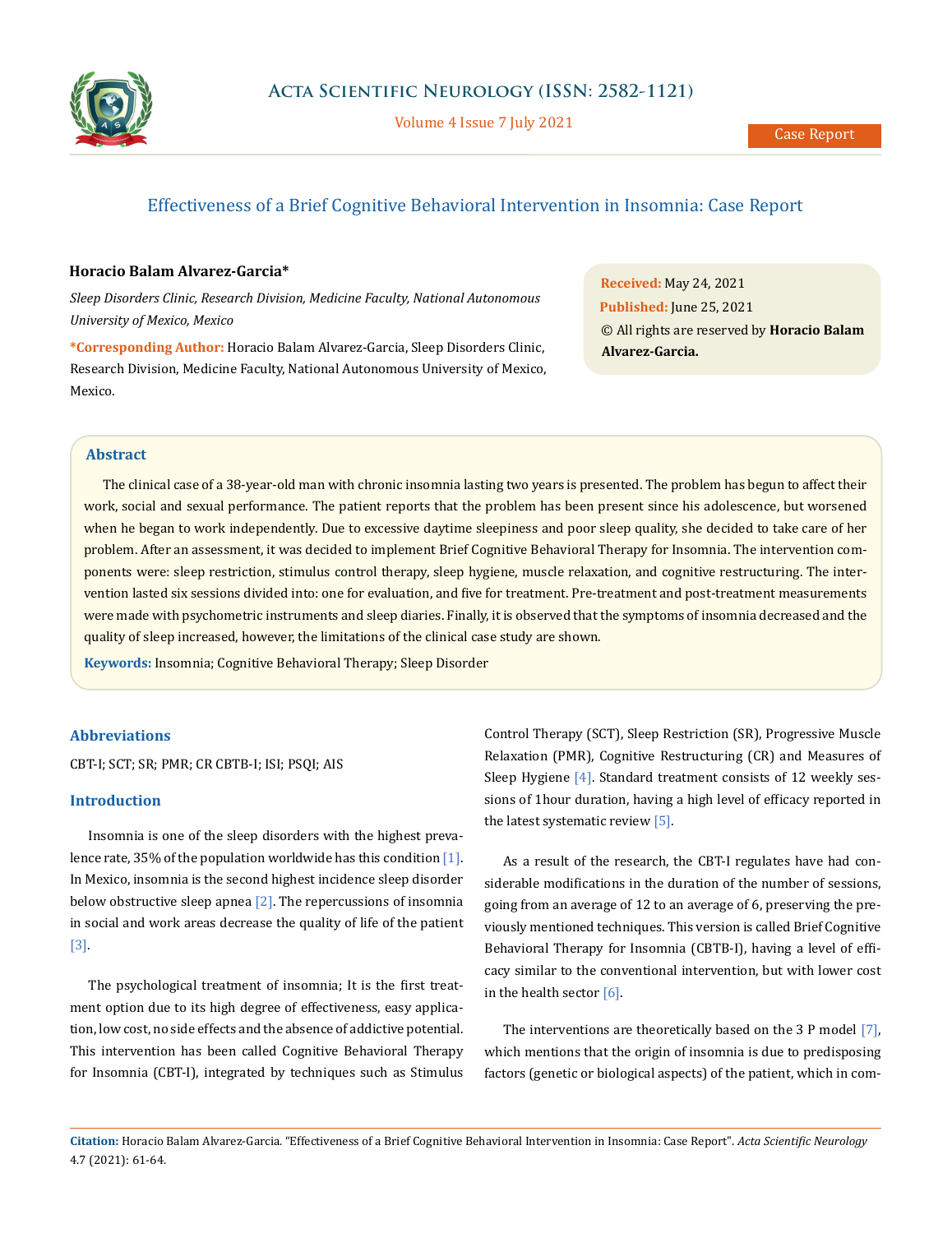bination with precipitants (stressful situations) generate the onset of the condition. In addition to this, there are perpetuating factors of insomnia (dysfunctional habits) that do not allow a spontaneous recovery of the quality of sleep to be achieved  $[8]$ .

## **Case Report**

38-year-old male patient (C.) lives with his partner, but they have not married. He mentions within his family there have been a history of excessive sleepiness and breathing disorders during sleep. Within his life history, varied bedtime schedules are reported during his childhood and adolescence. He currently has his own business on advertising and digital marketing. This activity is your source of income. He reports that for about 2 years his insomnia problem has worsened having difficulties falling asleep, going to bed at 12:00 am and starting sleep at 3:00 am. Once sleep begins, you have abrupt awakenings during the night, taking about 30 minutes to go back to sleep. During the day he reports drowsiness, which affects his performance in his business and in the preparation and delivery of materials related to the campaigns.

#### **History of the problem**

C. mentions that 2 years ago he founded his digital marketing and advertising business. In the first 6 months, he became accredited in the market, which is why he began to receive more advertising campaigns, which translated into a greater workload for him. He mentions that, in order to deliver the campaigns in the agreed time, he carried out activities at home which delayed bedtime until 3 am; the time to get up was at 6 am because he started his activities at 8 am. During the day, he was tired and sleepy, so he drank coffee to stay awake or took short 30-minute naps. This routine has been maintained and has begun to have an impact on their job performance.

#### **Evaluation**

The evaluation process was carried out in the first consultation and consisted of a semi-structured interview based on the criteria of the International Classification of Sleep Disorders in its third edition [9], a sleep diary and the following questionnaires:

**Insomnia Severity Index:** Self-applied questionnaire that assesses the impact of insomnia during the day and at night. It is made up of five items that are rated on a Likert scale that ranges from 0 (not at all) to 4 (very serious). The total score is assessed as follows: 0-7 = absence of clinical insomnia, 8-14 = subclinical insomnia, 15-21 = clinical (moderate) insomnia, 22-28 = clinical (severe) insomnia; It should be mentioned that this instrument has a Cronbach's Alpha of 0.82 [10].

- **Pittsburg Sleep Quality Questionnaire (PSQI):** Self-applied questionnaire that assesses symptoms of insomnia, symptoms of other sleep disorders, quality of sleep; as well as daytime symptoms. It is made up of 24 items, of which 19 are added to obtain an overall score. It is evaluated on a Likert scale from 0 (quite good) to 3 (quite bad). The total score ranges from 0 to 21 points; a total score between 0 and 5 indicates good quality of sleep; Compared to a total score greater than 5 points that is interpreted as a poor quality of sleep, in the Mexican population it obtained a Cronbach's Alpha of 0.78 [11].
- Athens Insomnia Scale (AIS): Self-applied questionnaire that assesses the impact of insomnia in four dimensions: total sleep time, quality of sleep and impact of daytime symptoms (there are only three, the fourth is missing insomnia symptoms). It is composed of 8 items that are rated on a Likert scale from 0 (no problem) to 3 (did not sleep at all). The total score is obtained by adding the items. The total score between 0 and 6 is interpreted without insomnia, between 7 and 12 mild insomnia, between 13 and 18 moderate insomnia and greater than 18 corresponds to severe insomnia. In population, a study carried out in Mexico obtained a Cronbach's Alpha of 0.90 [12].

#### **Analysis and description of the problem**

An integration of the information was carried out under the Model of the 3 P, in which it is observed that in the problem of C. they had a relevant hereditary history of having relatives with sleep disorders, in addition to this there were poor hygiene practices of sleep in childhood and adolescence, these predisposing factors led to the stress generated by the start of the business of C. (precipitating factor) that prolonged waking hours were presented in order to be able to fulfill the workload the time in sleep (perpetuating factor ); C. began to perform behaviors that counteract the symptoms of drowsiness (perpetuating factor) such as drinking coffee or taking naps, which interfered with the circadian rhythm.

Depending on the symptoms and the personal characteristics of the patient, it was decided to use the CBCT-I for the case of C.

**Citation:** Horacio Balam Alvarez-Garcia*.* "Effectiveness of a Brief Cognitive Behavioral Intervention in Insomnia: Case Report". *Acta Scientific Neurology*  4.7 (2021): 61-64.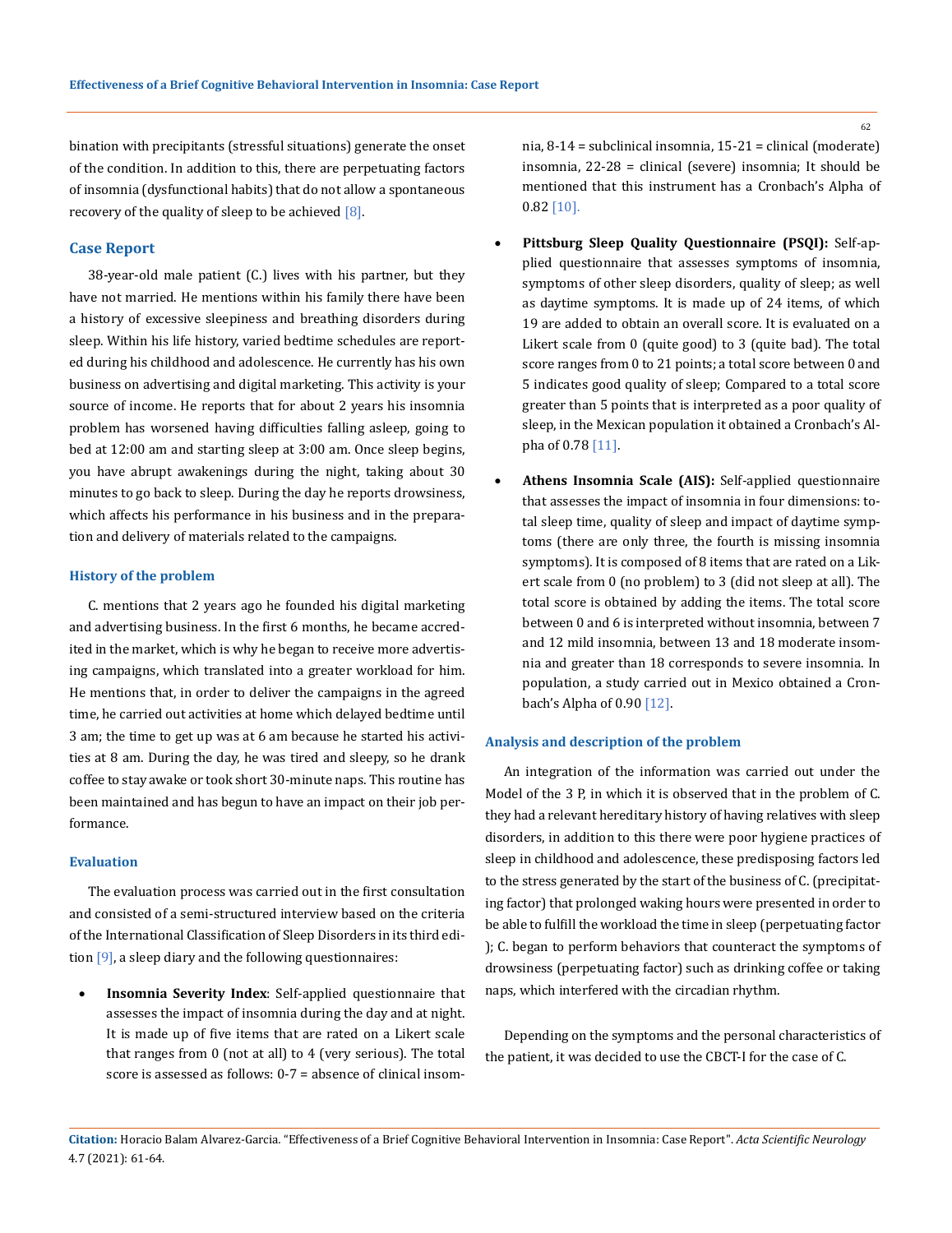The objectives were:

- Reduce the symptoms of insomnia.
- Increase the quality of sleep.
- Increase total sleep time.
- Reduce daytime sleepiness.
- Reduce awakenings at night.

The intervention was integrated into 6 sessions divided as follows: 1) evaluation of the patient with a semi-structured interview, the application of questionnaires and a sleep diary, 2) initiation of SR techniques, 3) initiation of SCT, 4) start of MRT and HSM, 5) cognitive restructuring and 6) closure of treatment and collection of questionnaire results.

## **Results and Discussion**

In the first session, C. obtained the following scores in each questionnaire: ISI (total = 16), PSQI (total = 15) and AIS (total = 11). At the end of the intervention, C. obtained the following scores in each questionnaire: ISI (total = 5), PSQI (total = 5) and AIS (total = 3) (See table 1).

| Questionnaire | <b>Pre-Treatment</b> | <b>Post-Treatment</b> |
|---------------|----------------------|-----------------------|
| ISI           | 16                   |                       |
| <b>PSOI</b>   | 15                   |                       |
| AIS           |                      |                       |

**Table 1:** Results of the questionnaires applied to C.

Note: ISI: Insomnia Severity Index, PSQI: Pittsburg Sleep Quality Index: EAS: Athens Insomnia Scale.

Regarding the results collected in the sleep diary, an increase in total sleep time is observed, obtaining an average of 2 hours of sleep in the first week and having an average of 5.8 hours of sleep at the end of the treatment. In addition, a decrease in the number of awakenings per night is observed, with an average of 6 in the first week and 0 at the end of the treatment, while daytime sleepiness obtained an average of 6 in the first week and 2 at the end. the treatment (see figure 1).



#### **Figure 1:** Results from the sleep diary of C.

Note: TST: Total Sleep Time, NSN: Number of sleepless nights, SDS: Subjective daytime sleepiness.

## **Conclusion**

With the results obtained, we can conclude that TCCB-I was effective in C. since the treatment objectives were met; Furthermore, C. reported that sleepiness decreased from the second session, in addition to reporting that, upon waking up, he feels rested and has observed an improvement in his work performance.

Despite the data consistent with the effectiveness of the TCCB-I [13,14], there were difficulties when collecting the final data from the questionnaires, because C. considered that it was no longer necessary to evaluate them and changed the appointment twice, so they should be taken with caution. Despite this, the present study marks a precedent for the implementation of BCBT-I in the Mexican population.

#### **Acknowledgements**

The author thanks the Denise Serafin Mendoza and civil organization "Frente Del Pueblo Resistencia Organizada" for their support in reviewing the manuscript.

#### **Conflict of Interest**

The author has no conflict of interest.